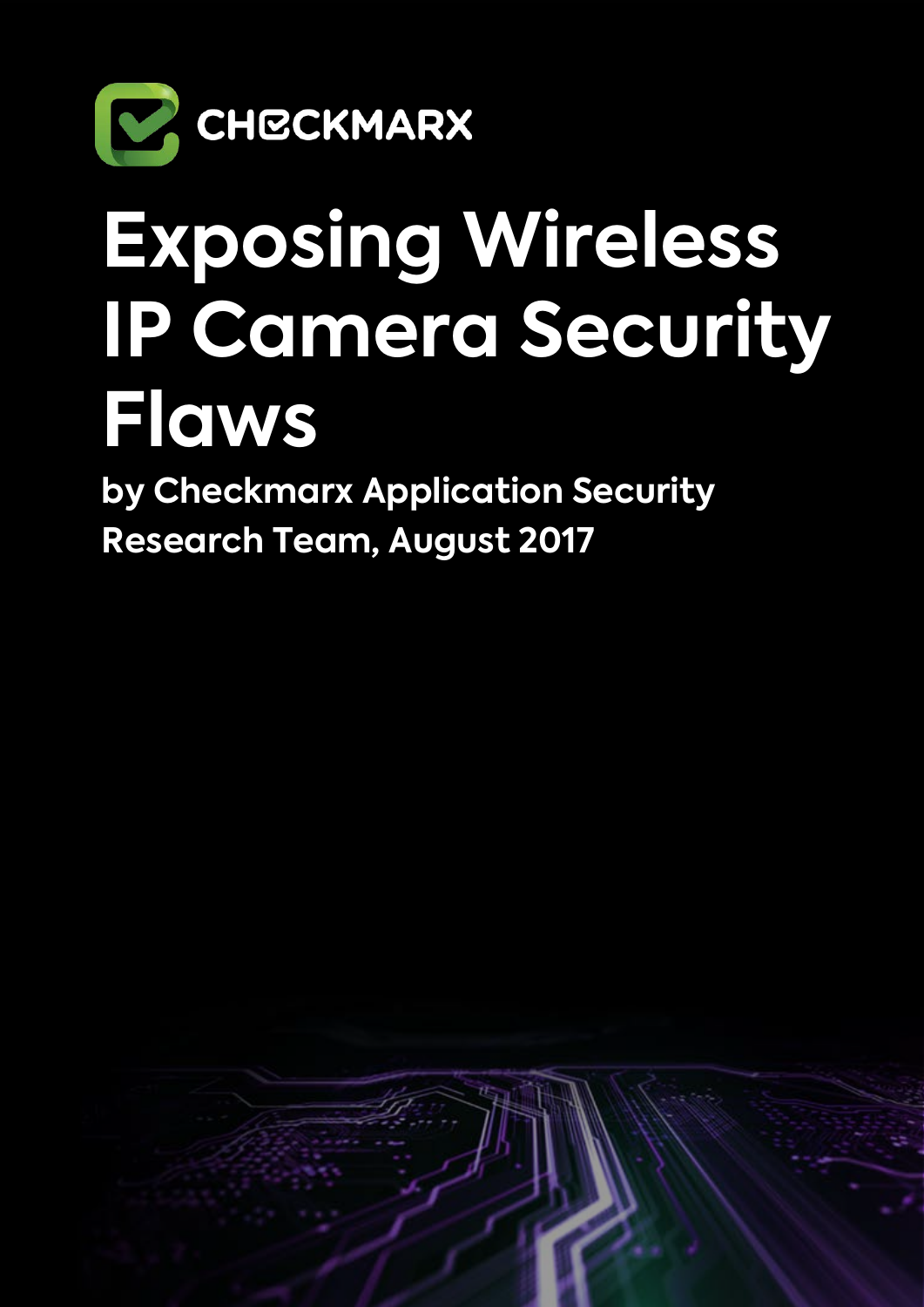# **Introduction**

Now more than ever, the exposure of sensitive data is easily one of the top concerns among users, and the thought of cybercriminals exploiting your home security to watch you, steal your data and more, is already a reality that does not seem to be addressed sufficiently. Checkmarx set out with the mission of figuring out just how much risk are we exposed to by some of these connected devices. Our overall objective was to focus on the security states of the featured wireless IP cameras. Additionally, with the help of previous vulnerabilities disclosed by our fellow security researchers, we aimed to uncover additional attack vectors and scenarios.

# **Methodology**

To start off the research, we dove into the wireless IP camera market. We quickly discovered, without surprise, that the most popular devices are also among the least expensive on the market. The two chosen models covered in this research are the Loftek CXS 2200 and VStarcam C7 37WIP.

While concentrating on two specific models, many of the other devices available on the market are based on the same or similar software. Therefore, it is important to state that the findings in

this report are applicable to wider range of models.

The general setup process included connecting to a WiFi network, connecting to the power, and ensuring that the device has the same IP range of our network. Afterwards, an authentication window popped up, and we submitted the given admin credentials. Along with purchasing the camera, a set of default credentials were printed on small stickers attached to the bottom of the device



One of the first red flags to pop up in this testing session happened during this stage, as there wasno recommendation or enforcement for a password change. We found the results of the VStarcam particularly interesting. We learned that this device has telnet access, yet there was no information about this connection channel in the device's manual. According to the manufacturer, this is not something we should have access to. So, the question was raised whether or not this may be a backdoor.

Telnet is used frequently by IoT devices, though we still don't understand why manufacturers don't allow the device owner to access it. From that point in the research on, the vulnerabilities just kept on coming.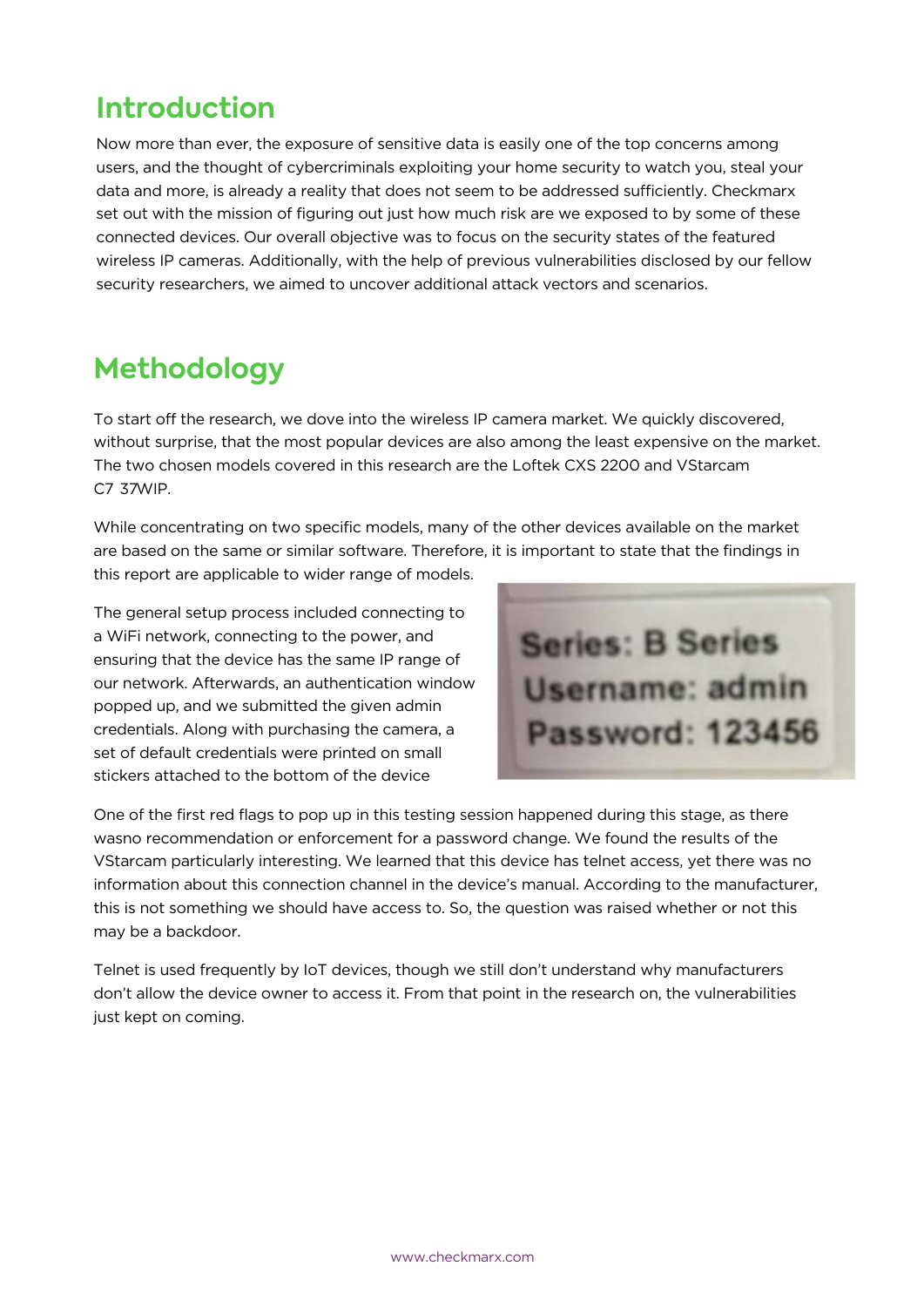## **Analysis**

The following section covers a range of vulnerabilities detected and exploited by our team in a lab environment. As mentioned earlier, there have been previous reports on IP Cameras however all findings mentioned in this document are either new or expansions on previous findings by other security researchers.

## **Cross-Site Request Forgery (Loftek) - Poor Username and Password Policies**

This vulnerability, previously brought to light by researcher Craig Young, is a wellknown issue (CVE-2013-3312), that seems to have been ignored by the vendors. Rather than addressing the vulnerability, Loftek, for example, no longer lists this camera on their website

#### What Can Attackers Do?

Get Requests sent in clear text allows the attacker to send all kinds of commands to the camera. Among them is the ability to create new users. As admin passwords do not need to be changed, the chance is likely that the default password may work. The following request is a simple example we executed:

<iframe

src="http://victim/set\_users.cgi?next\_url=rebootme.htm&**user1=admin&pwd1=CxSRT**&pri1=2&user2=Attacker&pwd2=1 23456&pri2=2&user3=&pwd3=&pri3=0"></iframe>

- 1. eep the original admin password to avoid any suspicions
- 2. Add a new user called 'attacker' with admin privileges (pri2=2)
- 3. **Checkmarx Finding** An attacker who would want to stay in stealth mode could actually name his user "%20" (a hex representation of a space) and not define a password. This will actually add an admin user without showing up on the camera's admin interface.

## **Server-Side Request Forgery (Loftek) Checkmarx Finding**

Loftek uses both FTP and email settings, which may be accessed via the 'alarm settings' option. This led us to two attack scenarios:

#### **1. Portscan**

Based on the response when clicking the "test" button on an FTP scan, an attacker could figure out what port is open or closed. The errors returned are indicative of the state of the port. "Server error" means the port is open and "cannot connect to server" means that the port is closed. This may allow malicious users to transform your IP camera into a scanner for internal and external networks.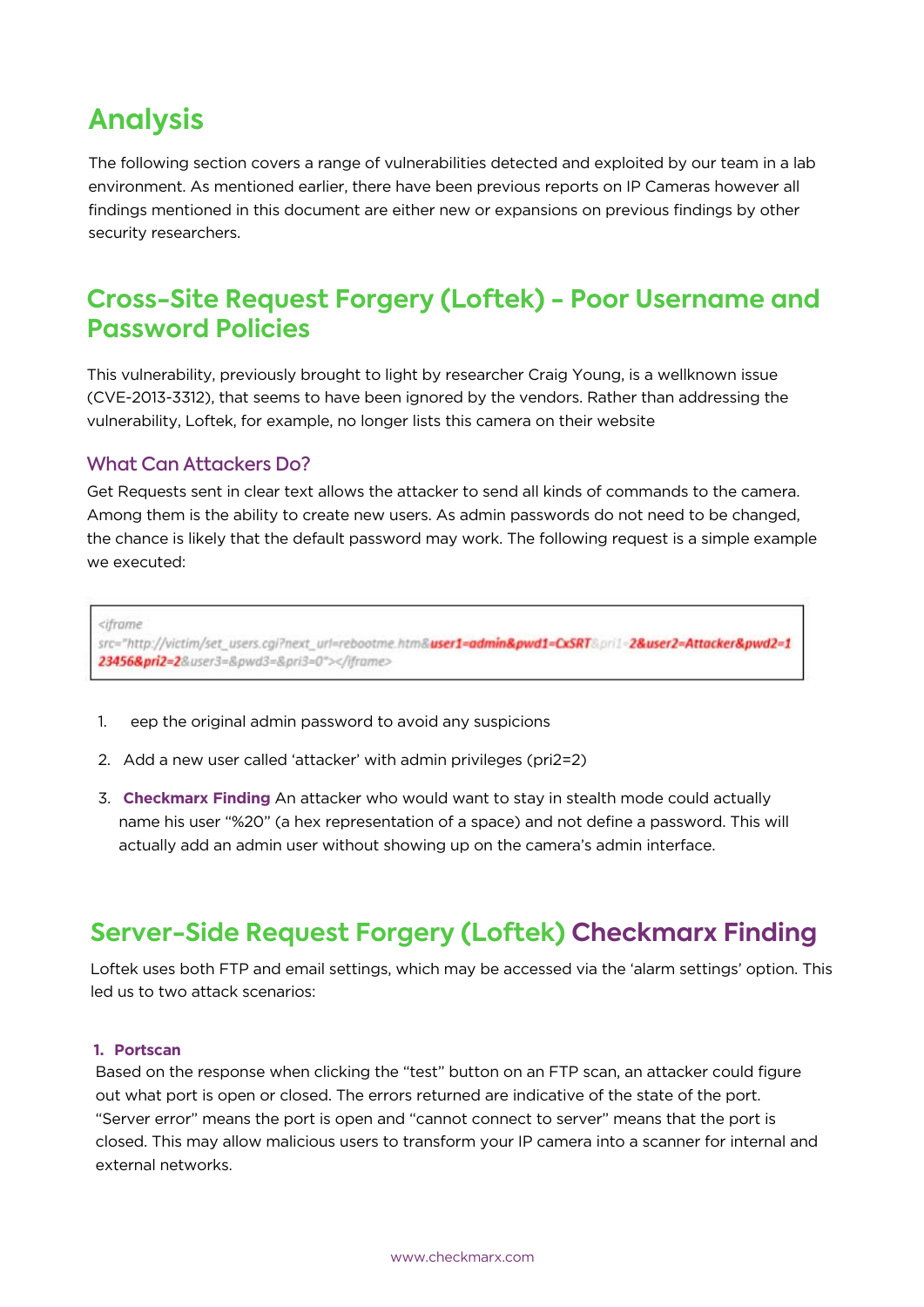#### **2. Deinal of Service**

Using a method similar to Portscan, a malicious user is able to flood a system with requests via a specific port. Should an attacker grab a bunch of vulnerable cameras, which may be an easier than one assumes, they will be able to launch a DDoS attack using the IP cameras as hosts.

### **Denial of Service Using Requests on Camera Services Checkmarx Finding**

Loftek seem to offer a free DDNS service. The format of the DDNS domain is: 002gyfl.nwsvr.com where002gyfl is the name of the device we purchased. This clarifies that device IDs are built into each camera, meaning other camera IDs are publically available.

#### What Can Attackers Do?

Using the manufacturer's DDNS, an attacker could run a script that would put together four letter combinations and see if they return a 302 code. If it returns, you will be redirected to the IP address of the relevant camera. Another interesting point is that the server itself uses an old Ubuntu version and a vulnerable Apache version. An attacker who gains access to this server has just hit the jackpot.

## **Stored Cross-Site Scripting in //proc/ Checkmarx Finding**

#### **Loftek**

During our tests, we noticed that //proc/core renders the page in HTML, which was good from a research point of view (and bad from a camera owner point of view), as this allowed us to inject a XSS payload and execute it on this file.

#### **VStarcam**

When it came to experimenting with XSS, we found the VStarcam much more interesting. Adding a user with the name '-alert(1)-' will show the stored XSS on every page. This is due to that every request receives a get\_params.cgi, and you are able to see the usernames. We noticed this whenwe checked the HTMl source code: url+='&loginuse='+loginuser +'&loginpas='+encodeURIComponent(loginpass). t 'loginpass' is encoded, while 'loginuser' isn't.

Additionally, on the VStarcam, you can own a camera just by using a rogue SSID. In our lab, we changed our SSID wireless access ApointPpoint to <img src=x onerror=confirm(1)>. When the victim scans their Wi-Fi, the payload is triggered automatically.

In a nutshell, if the user scans for nearby rogue Wi-Fi AP, they will get compromised. As we aimed to get a better PoC, we changed our SSID (following the 32 character max) to a vector which would send us the admin credentials.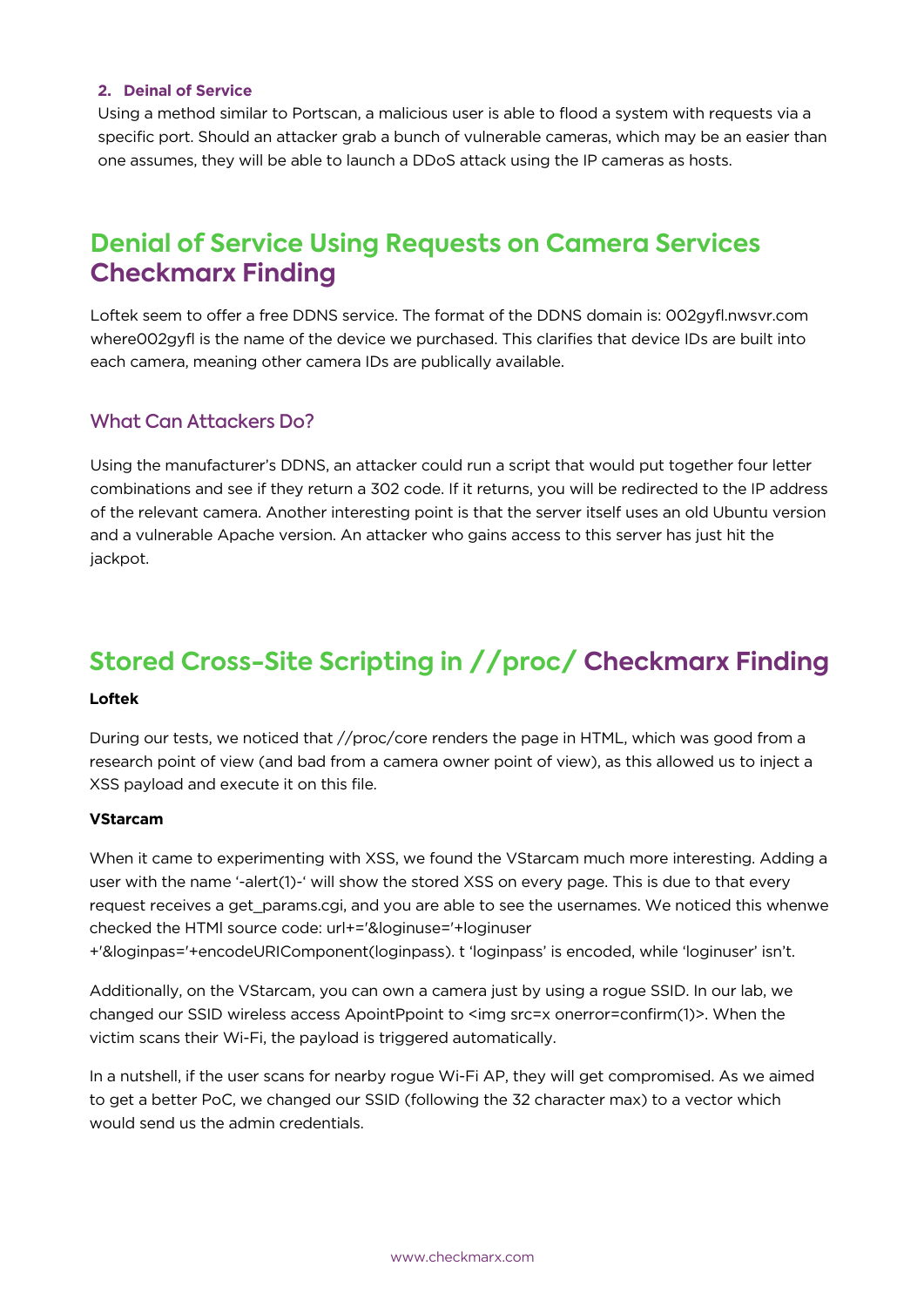## **HTTP Response Splitting Checkmarx Finding**

#### **Loftek**

You are able to send a direct XSS payload to an authenticated user. The "next\_url" input parameter (which is used in almost every CGI file) isn't properly sanitized, thus allowing the launch of an attack using the HTTP response splitting vulnerability.

#### **VStarcam**

Similar to the Loftek, this attack style is effective here too. An attacker is able to manipulate the HTTP responses, which allows them to conduct cross-site scripting, cross-user defacement, cache poising, and page hijacking.

## **Open Redirect (VStarcam)**

In addition to HTTP response splitting, an attacker can use the "next url" input parameter for leveraging an Open Redirect vulnerability.

## **File Disclosure (Loftek)**

Again, by using the "next\_url" parameter, an attacker may also output File Server files – at the very least, they may output the ones with the right permissions (such as resolv.conf).

## **External Service Interaction (DNS) (Loftek)**

As the "myserver" will receive a DNS lookup for type A by the camera's IP, this may not be considered a vulnerability in its' own right and could be considered to be part of the app's normal behavior. However, this still could be used in a malicious way. In our case, it was possible to use an internal network scan to potentially create a Denial of Service attack.

## **Forced Factory Reset (VStarcam)**

We discovered this vulnerability while testing the 'backdoor' access, as mentioned in the CSRF section using the space-hex representation (20%) to be used as a username. VStarcam has some JavaScript code forbidding the use of special characters, however, you may disable it using any browser inspector in order to add other characters. Validating client-side is not the best choice for this. We added '20%' to the admin username. After the automatic reboot due to the modification, the access was blocked. Even the default credentials didn't work. In order to get it working again, you would need to press the reset button and proceed to reconfigure everything.

Attackers can disable the camera functionality until the reset button is pressed.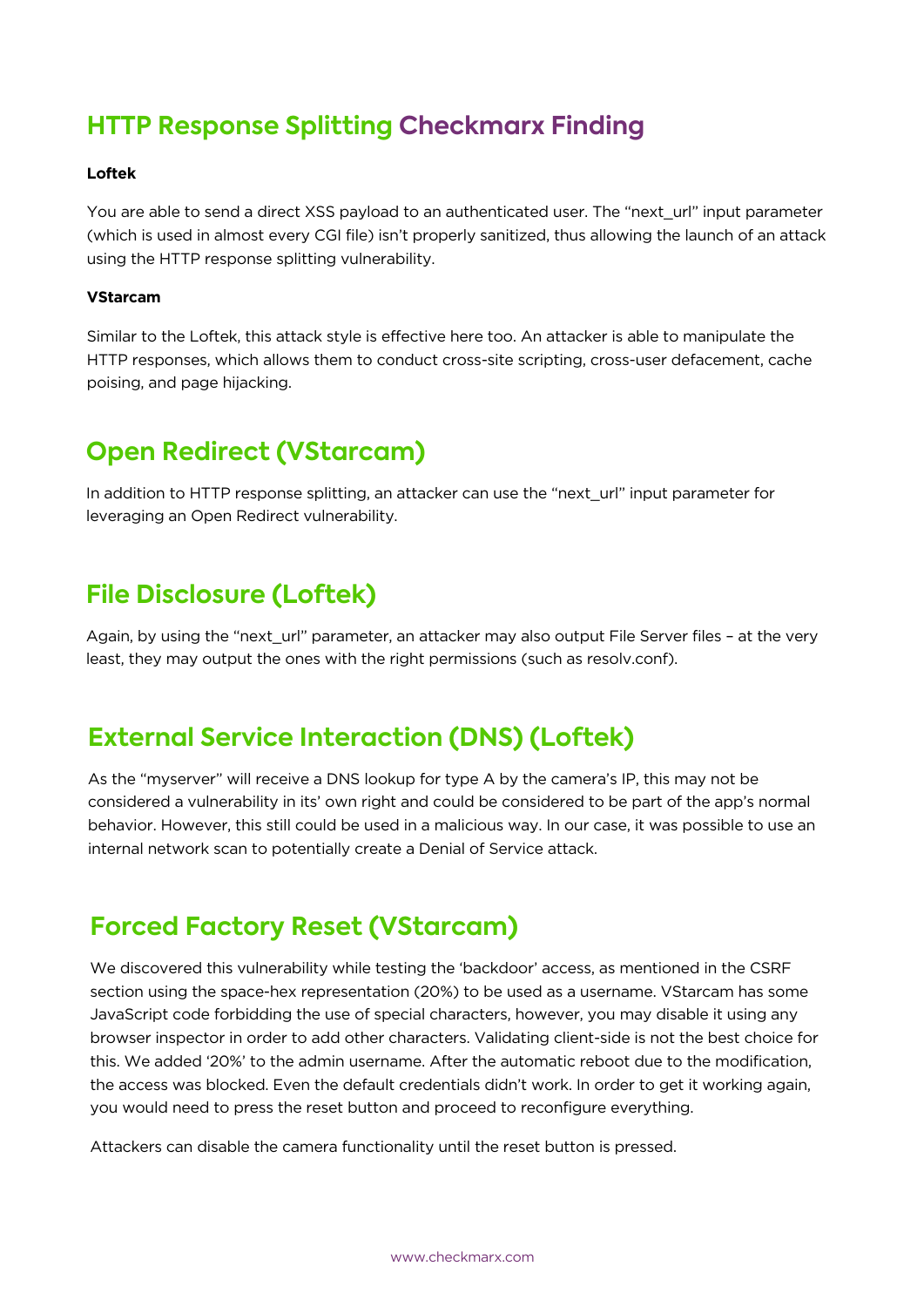# **Conclusion**

A wide range of camera manufacturers use very similar hardware and software in their cameras. The main difference is with the UI and specific firmware updates. We noticed that many wireless IP cameras on the market, especially the cheaper ones available for purchase on popular sites such as eBay or AliExpress, run on a specific server signature called Netwave IP Camera. Using Shodan.io, we were able to check how many cameras are available with the Netwave and GoAhead signatures listed.

We estimate that more than 1 million cameras and IoT devices using these server signatures are vulnerable. In the interest of user's privacy, we did not check for vulnerable cameras in the wild. However, it is safe to say that the cameras we tested are indeed vulnerable in the wild



Searching for other devices based on firmware (which is publically available), we found different camera models using the same server signature and software. The only difference is the web UI itself. They include: Foscam, Advance, Wanscan, Apexis, Visioncam, Eshine and EyeSight. Most of these cameras have old firmware and hardware.

As our initial scans came to an end, we reached the conclusion that if your camera is connected you're definitely at risk. It's as simple as that. A malicious user can exploit your device to track your day-to-day, know when you're home or out, steal your email information, steal your wireless connection, gain control of other connected devices, use your camera as a bot, listen in to your conversations, record video, and more. Attackers may even track your location. This is done by doing a simple search on WiGLE to find the SSID (assuming it's unique) and can find your location on a map, or use the MAC address. During our testing, we found the location of the test lab with a 200m error range. An attacker can take it one step further by using the wireless settings of the web

application to scan other available networks. By doing so, the attacker can create a kind of triangulation to determine where the camera is physically located. Users and the global web may encounter DDoS attacks on their systems, websites and/or servers, as the devices are fertile ground for a botnet army created along with other IoT devices. The Mirai attack serves as a great example.

There may be a scenario where an attacker could use the camera's settings to send spam emails, flooding the victim's inbox. With a simple script, an attacker could launch such an attack with littleto-no effort.